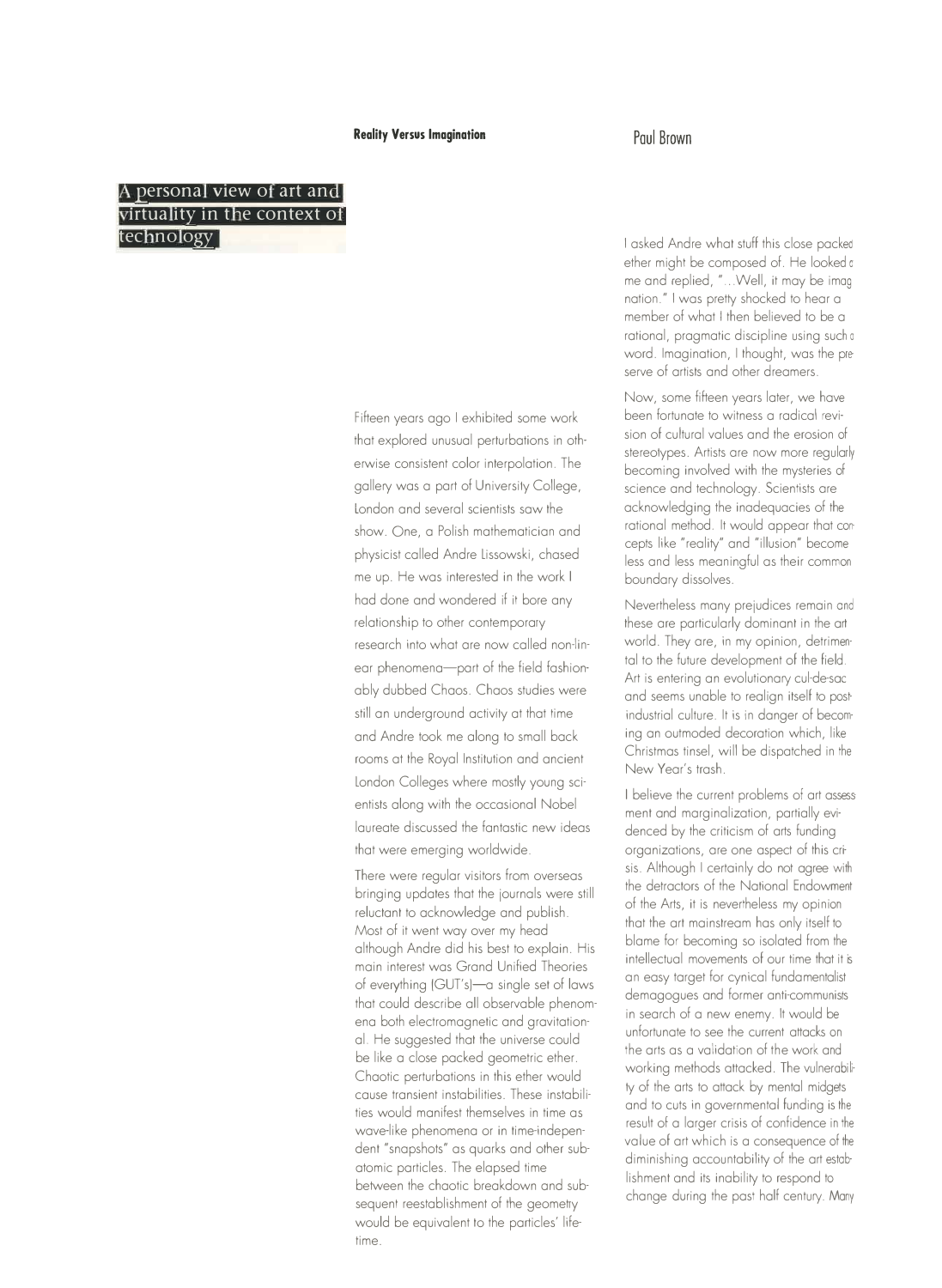still labor under outmoded notions of art as subversion, material production, utopianism, and functional decoration. The art world must re-evaluate its mission. In particular, educational institutions should revise their arts curricula in order to encourage new avenues of enquiry that can revitalize the subject.

#### **Art as Subversion**

The scientific paradigm of the mechanical universe owes its origins to Isaac Newton. Other thinkers of his period, like Kircher before and Goethe after him, retained an interest in the tradition of alchemy and in holistic theologies, ideas whose roots extend back through Islam to the Greek, Egyptian and Babylonian cultures. Newton established rational enquiry and reductionism as the dominant scientific method. A polarity evolved when, in reaction, the arts adopted Romanticism as the preeminent ideology. The artist was concerned with imagination and emotion, the scientist with reality and logic. Increasingly the artist became an outsider, a commentator and critic rather than a contributor and participant.

Blake's engraving of Newton illustrates the polarity. In it Newton is bent over and perusing a rudimentary geometric diagram scrawled in the sand. Above his head the full glory of the heavens are manifest - and are ignored. Blake, an early critic of the rational method, went on in his poem Eternity to proclaim:

He who binds to himself a joy Does the winged life destroy But he who kisses the joy as ii flies lives in eternities sun rise

With the invention of photography the immediate utility of art as visual documentation was severed. Artists like Proudhon (who is believed to be the originator of the term "property is theft") promoted the role of art as a subversive activity. In the Twentieth Century a number of art movements, particularly Dada, evolved this premise into a full aesthetic. A definition of subver sion depends on the position of the observer. Nonetheless most readers, who subscribe to democracy, support the work of artists in Europe in the Thirties and Forties who attempted to ridicule and undermine the forces of totalitarian fascism. Whether or not the critics of the NEA would care to agree, Art as Subversion is a valuable contribution to a healthy society. Whether or not such activity can be effective if it results from the patronage of the very State it seeks to question is another, and equally pertinent, question that I don't intend here to address.

The leaders of the post World War II art establishment, and their students who have now risen to positions of influence, hold dear the concepts of a free and often radical art. We shouldn't be surprised therefore to find that the art mainstream and in particular the art education sector maintain this ideology as their dominant paradigm. It is my opinion that this position has now become as ossified as that which it seeks to question and that a revitalization is overdue.

Art is entering an evolutionary cul-de-sac and seems Language and Conceptual and unable to realign itself to post-industrial culture. It is in danger of becoming an outmoded decoration which, like Christmas tinsel, will be dispatched in the New Year's trash.

#### **Art as Materialism**

Also in consequence to the development of photography, a number of artists, notably Post Impressionists like Cezanne and Seurat, began to question the intrinsic nature of the work of art. Here evolves the second major theme of Twentieth Century art history. Whereas the School of Subversion is concerned with the value of the meaning, context, or consequence of the art work, the followers of Cezanne and Seurat eventually rejected all reference to the "outside" world and developed abstraction - art as itself.

With the migration of the art markets from fascist Europe to the USA in the Thirties, art for its own sake took off in a big way. It flourished in a free market economy. By the Mid-sixties the New York artist Andy Warhol was able to give a succinct answer to the postimpressionists questions' about the value of art. According to Warhol the work of art is worth just as much as you can convince somebody to pay for it.

About the same time artists like On Kawara and Sol Lewitt suggest another answer. Rejecting the self referentiality of the artifact inherent in most abstraction, Lewitt phoned instructions to assistants who actually produced the work. The loss of the artifact is of no consequence. Anybody who has access to the instructions is in possession of a "genuine" Lewitt. On Kawara gave a Japanese minimalist solution. The statement "I Am" was signed "On Kawara." A series exploring alternative parsing of the same four-word sequence followed. Another series contains nothing more than the time and/or date the pieces were created. The pieces were often in the form of postcards sent to friends. Both artists rejected the intrinsicality of the work in favor of its value as a pointer to a set of ideas that it initiates.

In the work of these and other artists associated with movements like Art Performance Art during the Sixties, art went through a transition from intrinsic, self-referential artifact to an extrinsic virtual form. It is conceivable that future historians will perceive this shift as the most important since the estab-

lishment of the perspectival (human centered) viewpoint during the early renaissance.

Evolving from material monetarist roots virtual art poses many interesting questions. Since it is by nature intangible, how can it be communicated, classified, preserved and marketed? The art mainstream has been singularly unsuccessful in coming to terms with these important issues.

# **Art as Utopia**

The third important theme that has woven its way through the Twentieth Century has been art in the service of the establishment. Evaluation of this contribution often hinges on political rather than aesthetic ideology. I suspect that the architect of the Pentagon is, if still alive, a respected member of society. Albert Speer, architect of the buildings of the Third Reich, was imprisoned for life after the war and denied access to any kind of drawing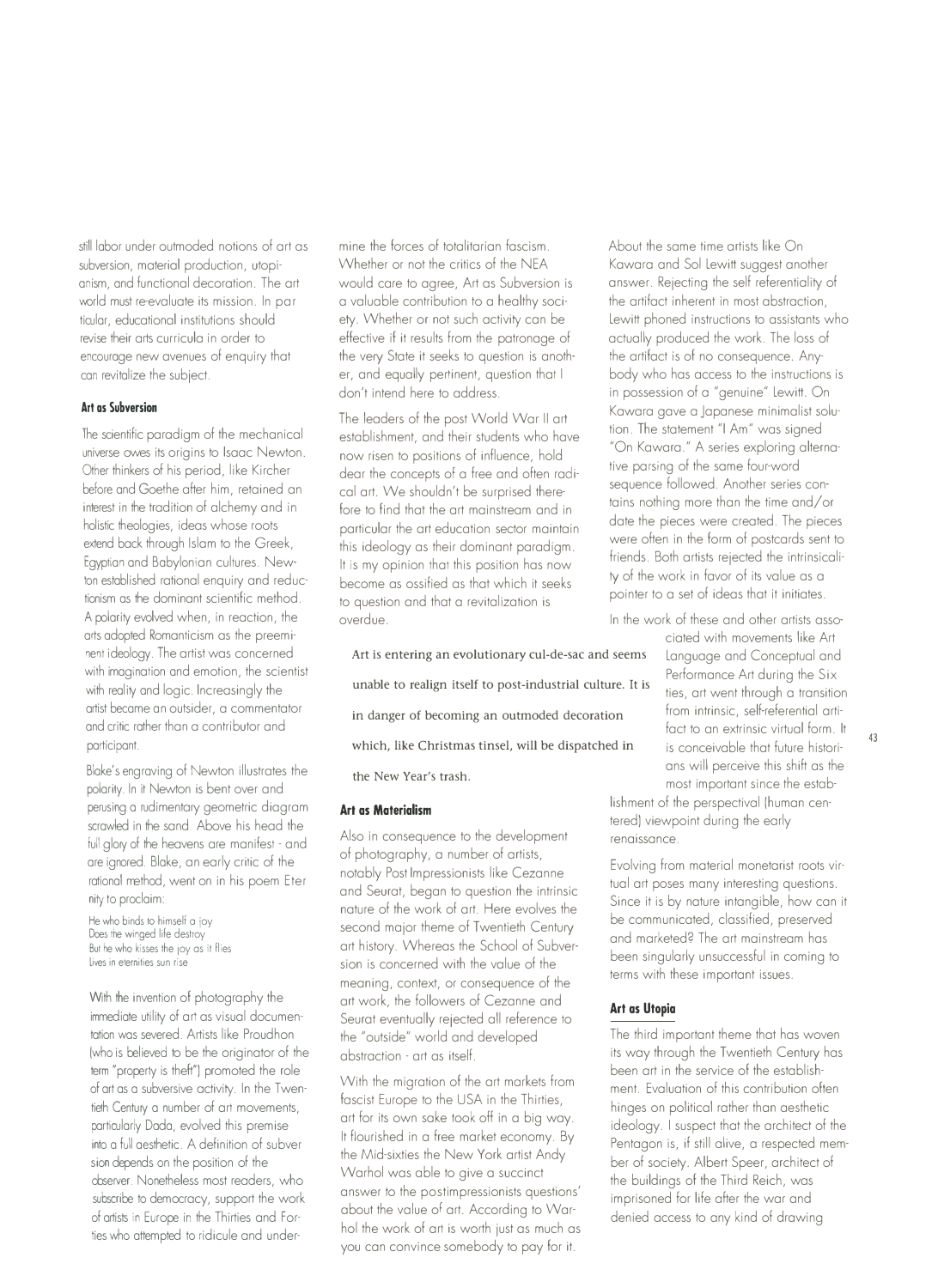material-even prevented from producing formal gardens. Although most of us would, I hope, agree that Speer was working for the wrong side mony might also share my feeling that his punishment-denying an artist his tools-was unnecessarily harsh.In general the heady idealism of artists who believed they were working for the betterment of society has suffered considerably in recent times. The tower blocks of the Internationalist Style remain as one of the most visible and most maligned of the contributions of Modernism.

The ideals of the Modernists have been identified with the eugenic "purist" ideologies of the European totalitarian dictatorships. This conflicts with the evidence that many of the Modernists (members of the Constructivists, de Stijl, Bauhaus, etc.) also contributed to Dadaism and the more "subversive" art forums.

What we find is that the one major art movement of the Twentieth Century dedicated to the direct service of humanity via support of the establishment infrastructures has been discredited by the art main- $\overline{44}$ stream. This was achieved by both historical marginalization and by association with political ideologies that most find unacceptable. To resort to a cliche: the baby got thrown out with the bath water.

In doing this, the art world reemphasized its own "outsider," Romantic, marginal status at precisely the time it could have recognized new and vital opportunities. In consequence its credibility with the establishment has suffered considerably and its sources of funding have become increasingly threatened, if they have not already been reduced or withdrawn.

#### **Applying Art to Life**

In the Fifties, the Royal College of Art in London established what is claimed to have been the first specialist course (university degree program) in Graphic Design in the world. In these mid years of the century major changes were taking place in art education. The dispersal of the Bauhaus faculty had distributed awareness of its radical new curricula. The training of the artist had originally been

general and it was left to the student to decide whether to practice either "fine" or "applied" arts. Now specialization was introduced and it was possible to train exclusively in design and ignore the fine arts and vice versa.

In retrospect we can consider this move toward specialization, at a time when society was on the brink of a shift to more generalization, to have been a poor strategy. In particular it created marginalization. Now, as funding for arts education is being reduced, the design areas are publicly defaming the fine arts hoping to take the major share of the reduced income. In fact this sibling rivalry serves only to weaken the credibility of both areas. We should also consider that this high degree of specialization coupled with academic marginalization has weakened the ability of art or design to respond to the challenge of interdisciplinary initiatives like Scientific Visualization.

Nevertheless the founders of the School of Graphic Design at the Royal College of Art had a social ideology. Several were survivors of the fascist rape of Europe and hoped that design could be used to prevent its reoccurrence. In their vision Graphic Design would become a vehicle for the packaging of information in order to enhance its communicative potential and so enable people to better identify the issues that affected them.

In fact, over the following thirty years, Graphic Design as a discipline devolved into a decorating service for advertising and marketing. Professor John Lansdown, head of the UK's Center for Advanced Studies in Computer Aided Art and Design, in a recent letter to me, aptly described practitioners as "the slaves of the yuppie culture."

Bill Cleveland, a statistician and researcher at Bell Labs, has spent over fifteen years investigating better methods for graphing data. In a recent conversation with me he acknowledged that during this period he had not found any significant input from the Graphic Design discipline and that in fact he believed that designers often destroyed the value of numerical data by using poor and ineffective graphing models.

Cleveland is at the forefront of the area now known as Scientific Visualization. It is an area that has a long history in art and design as Scientific, Technical, and Medical Illustration. If Cleveland is right it would appear that the marginalization and specialization now typical of art education has significantly weakened the area's ability to contribute to these impor tant developing areas. The USA's National Science Foundation (not an arts funding institution) is currently offering grants to develop Scientific Visualization courseware. Meanwhile the NEA is receiving criticism for funding "subversive" activity. At grass-roots level the art and design input to scientific visualization often consists of little more than "tarting up" some data-an activity, as Cleveland suggests, that more often obscures than reveals its meaning. Here, yet again, we find that the art establishment has carefully and precisely shot itself in the foot.

## **Postmodernism and Chaos**

At the same time that groups of artists in the Sixties were breaking ties with traditional value structures and evolving new paradigms for the art experience, groups of scientists were investigating new, analytical models made possible by access to high-speed calculation. As computers became more available their use began to reveal weird behaviors in what had been considered simple, deterministic systems. The field now known as Chaos evolved and, during the past thirty years, has established itself as the dominant scientific paradigm.

During the same period the arts slipped into yet another period of romantic self indulgence call Postmodernism. The para· digm shift that should have followed the pioneering work by Sixties artists never occurred. The art establishment rejected change and ignored the flow and evolution of a knowledge base that was chang· ing science and would eventually change our society.

At the grass roots many artists defied their conditioning and forsook professional recognition in order to explore these new areas. Many adopted the emerging tools of digital technology. The establishment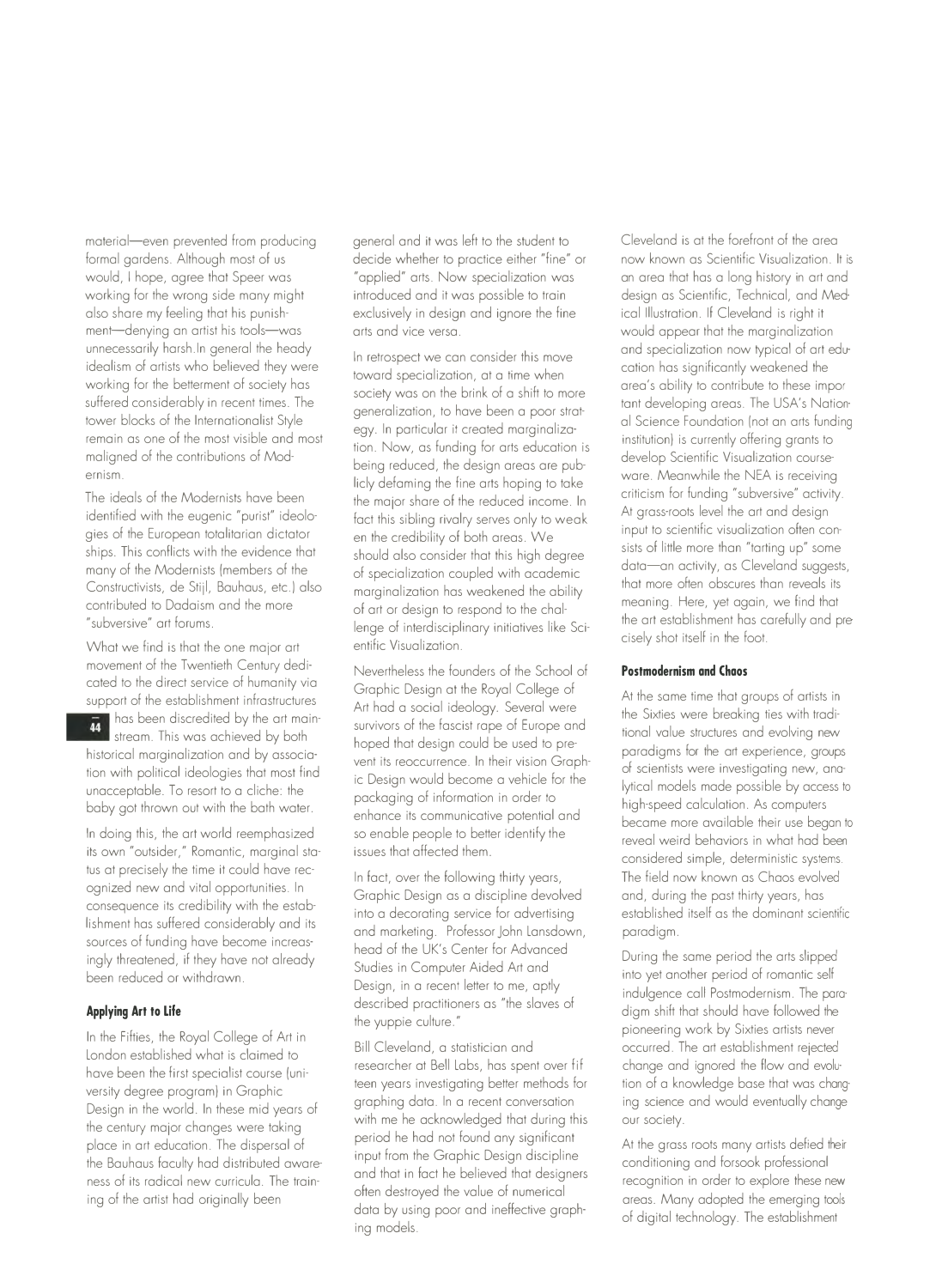dumped them, refusing to acknowledge, exhibit, or publish their work. The artists responded by developing a number of alternative venues, like the annual SIG GRAPH Art Show, which is still considered by the mainstream to be a marginal event.

What is interesting to consider is that science, because of its rational methodology, has to acknowledge these new developments. The art establishment, which bases its evaluation on subjective judgment, could and did choose to ignore them. Art, probably not for the first time in its history, proved the more reactionary and pigheaded of C. P Snow's "two cultures."

#### **Towards a New Model**

At SIGGRAPH some years ago one speaker commented that "even military shoppers like their hardware to look good." The success of design over the past thirty years has been a consequence of its ability to add value to consumer items and services. The success of a design is measured by market preferences, the number of people who buy or subscribe in some way to the commodity. Preference measurement, typified by market research methodology, has become the accepted yardstick for design development and appraisal. Clearly this supports the model of designers contributing to a market economy.

Many now believe that the current internalional recession is symptomatic of the saturation of this economic model and look for alternatives. One of the most often suggested is the information based economy, a heterarchical model that can better account for human and ecological issues. As several researchers have discovered, the measurement of design by preference testing is inadequate when the commodity 1n question is information.

Preference measurement relates to the concept of the artwork or designed artifact as totally self-referential, a concept that I suggest cbove became outmoded in the Sixties. In contrast more designers are now investigating the measurement of design by its performance, a more pragmatic approach.

Also performance measurement relates to the concept of the artwork/ designed artifact as a signifier whose success is propor

tional to its ability to communicate extrinsic content the signified. This interpretation reinforces the model of art and design as a virtual process whose essence is information exchange. I believe that it is here, when considering the utility of a designed artifact in an information transaction, that we may find an emergent solution to the art mainstream's problems with acknowledging "intangible" artforms. In order to come to terms with its current problems the art education sector could well prioritize this area for investigation.

## **A Case Study: The Australia Telecom Bill Redesign**

One possible model for a new paradigm comes from the field of Information Design. David Sless is one of the pioneers of new design methodologies and is the co-founder and co-director of the Commu-

The artists responded by developing a

number of alternative venues, like the

annual SIGGRAPH Art Show, which is still

**considered by** the **mainstream to be a** 

#### **marginal event.**

nication Research Institute of Australia. CRIA is attracting international attention for its leading edge research and Sless' books have recently been accepted as set texts in several American universities. At a recent seminar: "Designing Information for People" (Canberra, October 1991), he compared preference and performance measurement techniques for information design.

He suggested that the accepted barometers of current design and market research-the measurement of market preferences and attitudes as well as the use of focus groups (think tanks) and usability labs-are inadequate. He quoted a contemporary report on work to redesign the bills for the US's Mid Western Bell. Preference measurement was used to validate design changes but, when the performance of the revised bill was measured, there was no improvement.

His model was CRIA's revamp of the Telecom bill. The aims were to: improve the

bill; reduce dissatisfaction; reduce confusion; improve the format and understanding; take advantage of modern laser printing technology; and, reduce the volume of paper. Sless pointed out that no two bills are the same and that the problem is not designing a document but rather designing a set of rules that describe the document.

After a rigorous analysis of background information including an evaluation of fifteen bills and past research, CRIA's prototype was iterated through a process of refinement and diagnostic testing which was intended to measure how adequately people could use the bill to extract the information they needed or wanted.

Sless measured their success by the evidence. Customer satisfaction with the Telecom bill has improved from 64 to 84 percent. Even more important is the reduc-

> tion in the level of complaints from 47 percent to just 4 percent. This represents a phenomenal improvement particularly when considering that Australia Telecom issues over twenty million bills each year. Here, design has been used effectively in an information economy.

Client relations have improved, communication has been enhanced, significant economic savings (the cost of printing and distributing the bills and supporting complaint services) have been made, and the significant savings in paper has produced ecological benefits.

The current need to package products in order to communicate important messages like their environmental qualities-"our matches come from sustainable forests" is one example of the transition that is taking place in both consumer and producer attitudes. Legislation concerned with the labeling of medicines and foodstuffs is another. Public demand for more efficient computer human interfaces is yet another.

# **A lesson for the Fine Arts?**

Although these examples relate to applied art-to design-I believe that there is an important lesson here for the fine arts as well. In accepting performance measure